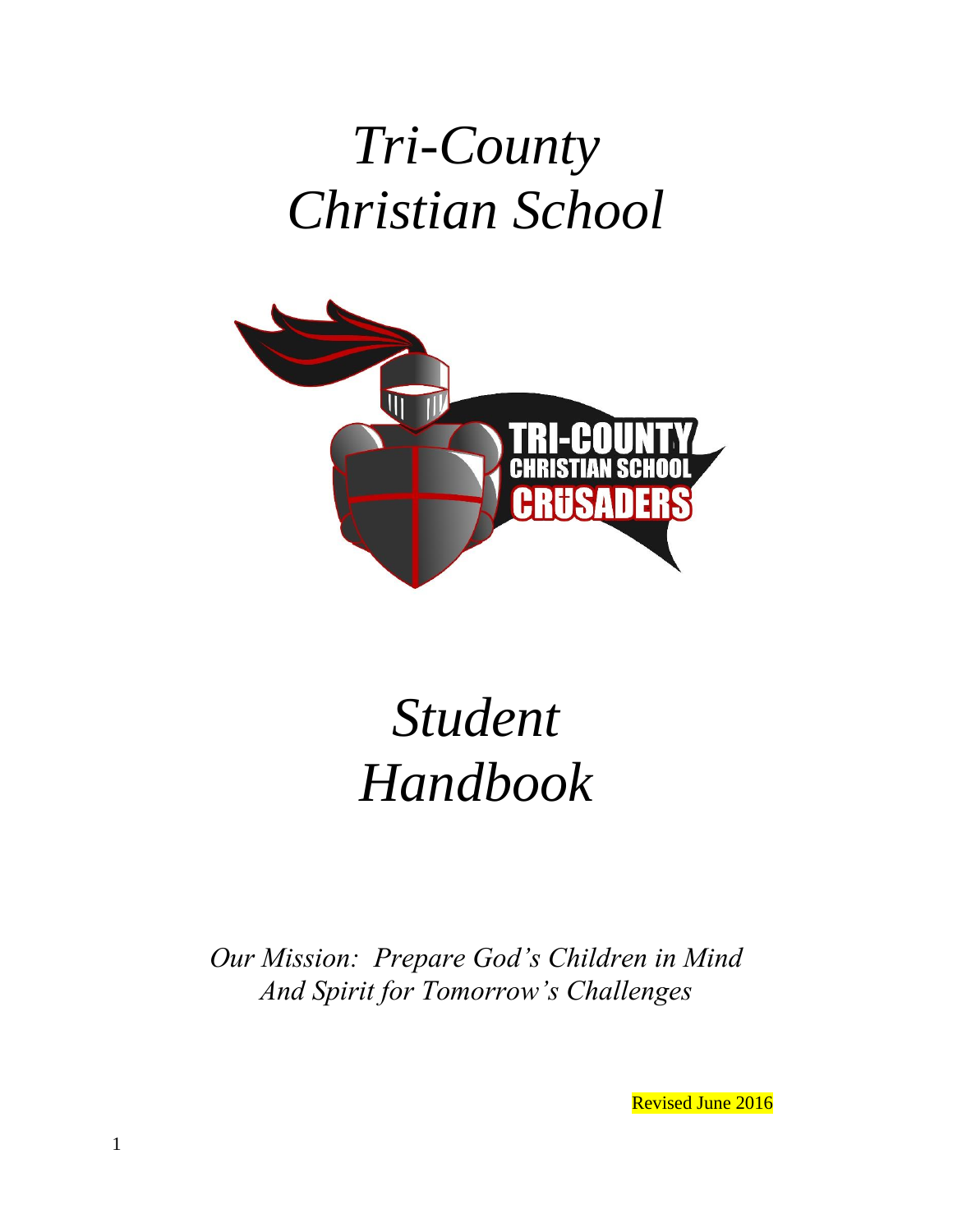# Table of Contents

# **Section I Tri-County Christian School Standards**

| Our Vision                         |  |
|------------------------------------|--|
| Our Purpose and Mission            |  |
| <b>Statement of Faith</b>          |  |
| <b>Equal Opportunity Statement</b> |  |

# **Section II Daycare and School General Information**

| <b>Admission Requirements</b>    | 4 & 5 |
|----------------------------------|-------|
| <b>Health Procedures</b>         | 6     |
| <b>Phone Procedures</b>          | 6     |
| <b>Transportation Procedures</b> | 6     |
| <b>Visitor Procedures</b>        | 6     |
| <b>Dress Code Procedures</b>     | 7     |
| Discipline Procedures            | 7 & 8 |

# **Section III Elementary School Information**

| <b>Attendance Policy</b>    | 8 & 9 |
|-----------------------------|-------|
| <b>Classroom Rules</b>      | 9     |
| Daily Work & Test Policies  | 9     |
| <b>Homework Policy</b>      | 10    |
| <b>Report Cards</b>         | 10    |
| <b>Playground Rules</b>     | 10    |
| <b>Organized Activities</b> | 11    |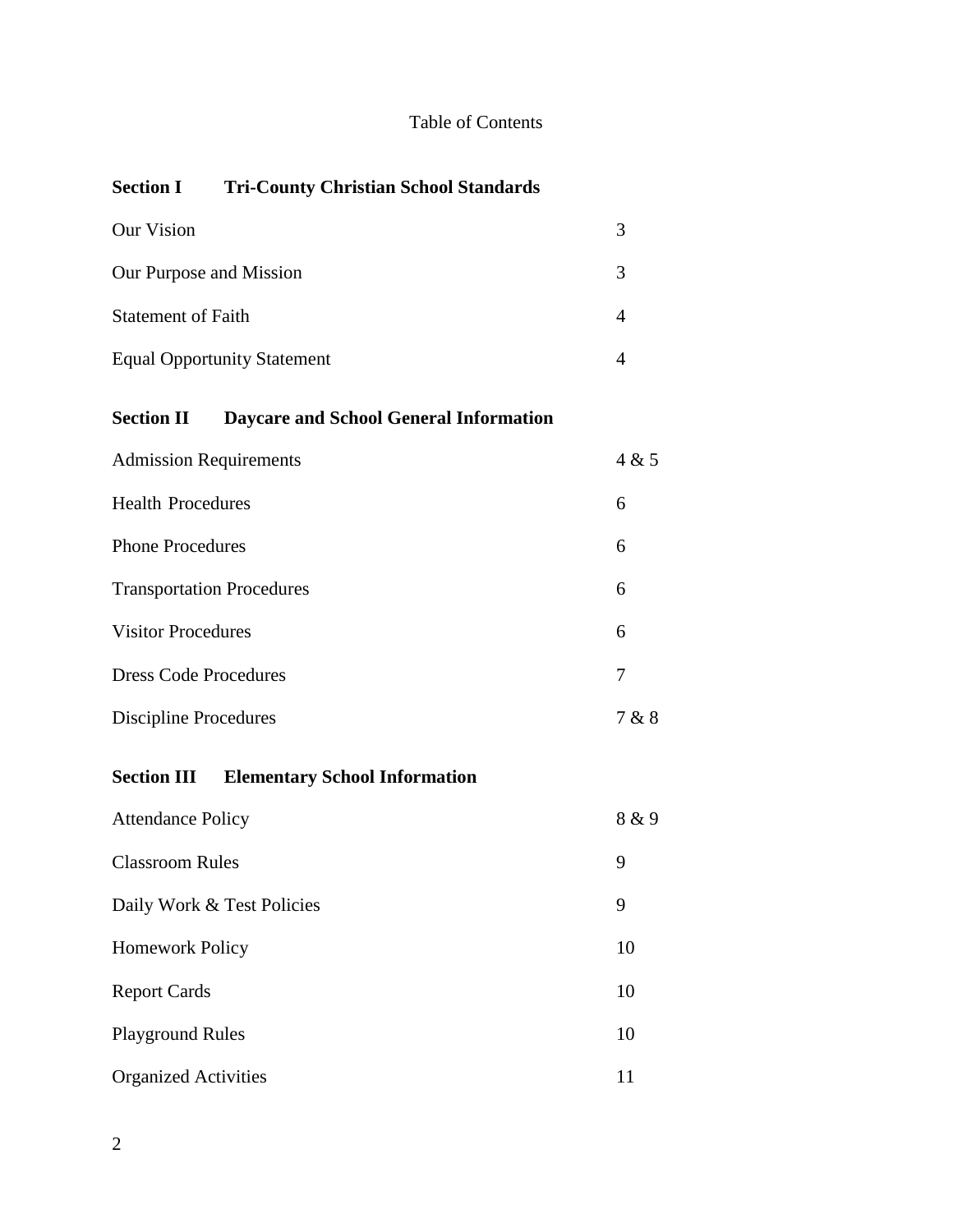# **Section I Tri-County Christian School Standards**

# **OUR VISION**

To prepare God's children in mind and spirit for tomorrow's challenges.

#### **OUR PURPOSE AND MISSION**

The purpose and mission of our school is directly connected to the purpose and mission of the Church. Church is not buildings, rituals, or religious meetings and doctrines. The Church is people – those who have been called out and called together to spread the gospel (Matthew 28:18-20).

We see this school as another way to express these relationships which we call "Church". All schools, public and private, came into being as a result of groups of people agreeing to join efforts and abilities to provide the best education possible for students. We feel that Tri-County Christian School is one such group of people who will work together to provide an excellent Christ-centered daycare and education.

The following statements describe Tri-County Christian School:

- 1. Learning is best achieved in an environment that acknowledges God's existence and our total dependence upon Him.
- 2. God, as He has revealed Himself in scripture, is the creator of all that is, the sovereign authority over history, and the source of all knowledge. Education without acknowledgment of God is weak at best.
- 3. Scripture tells us that the education of children is the responsibility of parents, not the state or even the Church (Deuteronomy 6:7, Proverbs 22:6). This does not mean that public, private, or church schools are wrong, nor does it indicate that home schooling is the only scriptural option. It simply places the responsibility for such decisions where it belongs – squarely on parents' shoulders. Parents must evaluate the options and decide accordingly.
- 4. We believe that our children are gifts from God, and that our stewardship of these precious vessels requires a top priority in our lives. Our faithfulness in this area not only affects this present generation, but also generations to come (Psalm 127:3-5, Psalm 103:17-18).
- 5. It is not our intent at Tri-County Christian School to seclude our children from society and problems therein. It is our goal to prepare and instruct our children to face the secular world in a manner that is pleasing to Christ. We believe that through the word of God and using God-fearing teachers, we can accomplish our goals.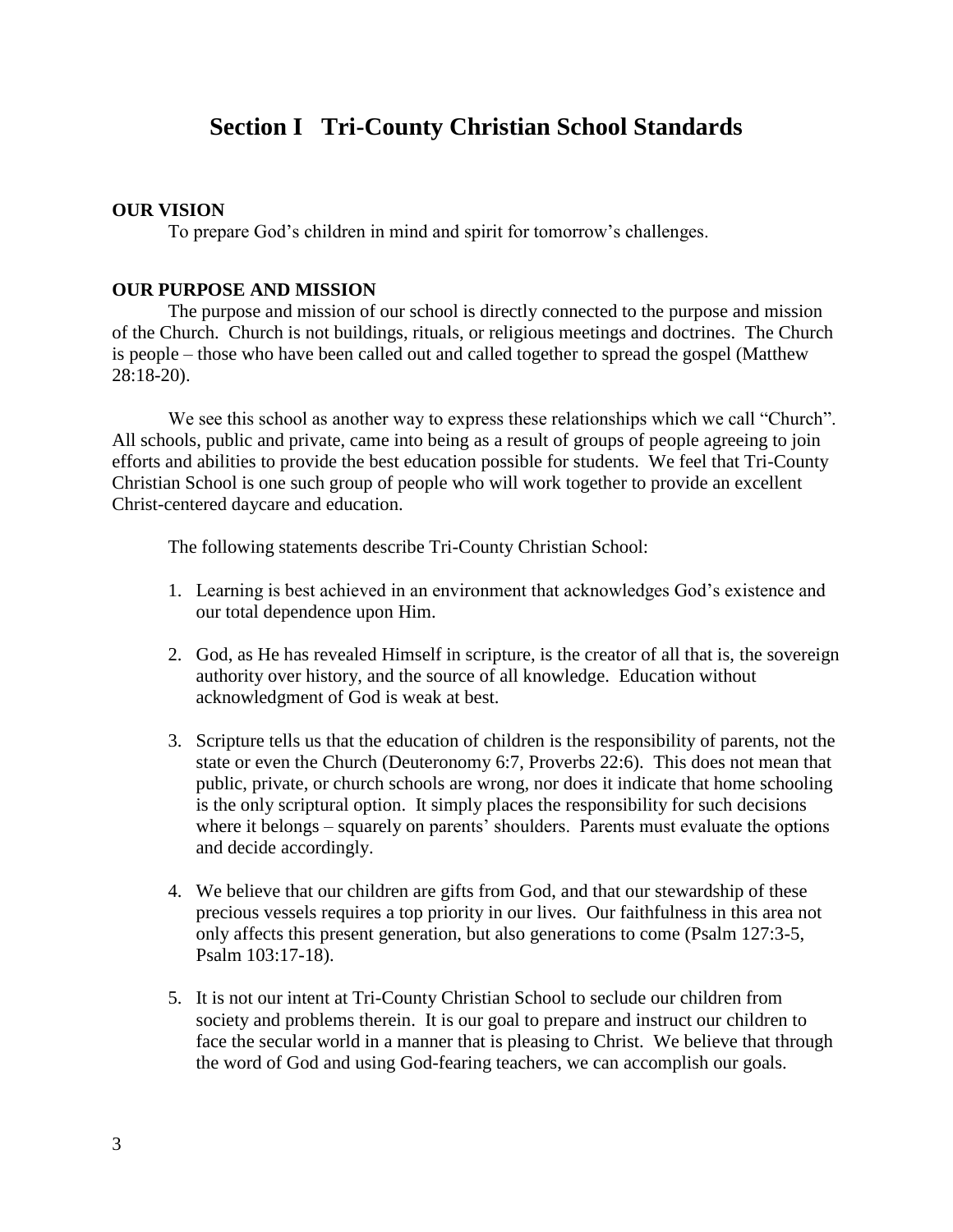#### **STATEMENT OF FAITH**

WE BELIEVE that God is – and that He is the designer and sustainer of all that is.

WE BELIEVE that Jesus Christ is the Divine Son of God who became a man to live an exemplary life; to die a sacrificial, redemptive death; to rise to a powerful confirming life after death; and to ascend to reign as Lord and Judge of all.

WE BELIEVE the Bible to be the Divinely inspired Word of God and to be the only rule we have to go by for our standard of faith and practice.

WE BELIEVE the Bible expressly states that salvation is extended to those who BELIEVE (Hebrews 11:6), CONFESS Jesus as their Lord (Matthew 10:32-33), REPENT (acts 17:30), are BAPTIZED for the forgiveness of sins and to receive the gift of the Holy Spirit (Acts 2:38), and LIVE faithfully throughout their lifetime (Revelation 2:10).

WE BELIEVE that Heaven is prepared for Christ's obedient children and hell is prepared for disobedient, unrepentant people, and that these rewards, either good or bad, are to be lived out eternally.

WE BELIEVE that Christ will return to usher the entire world into the presence of the Father and reveal the reward of each person upon the basis of what he or she has done as recorded in the book of Life (Revelation 20:12).

WE BELIEVE that we have been given the responsibility to preach freedom in Christ to all who listen, and to encourage each person to take an obedient stand for Christ.

# **EQUAL OPPORTUNITY STATEMENT**

No person shall, on the basis of race, color, religion, sex, age, marital status, disability, pregnancy or any other basis prohibited by law, be denied admittance or employment to Tri-County Christian School.

# **Section II Daycare and School General Information**

#### **ADMISSION REQUIREMENTS**

#### APPLICATION

Students are accepted at Tri-County Christian School as approved by the administration. All prospective students must meet the administration prior to attendance. Parents/Guardians are required to submit a signed application form and a signed statement of cooperation expressing their support of the school's program. Any student or parent who does not cooperate or agree with the purpose of the school will not be admitted or allowed to remain in school.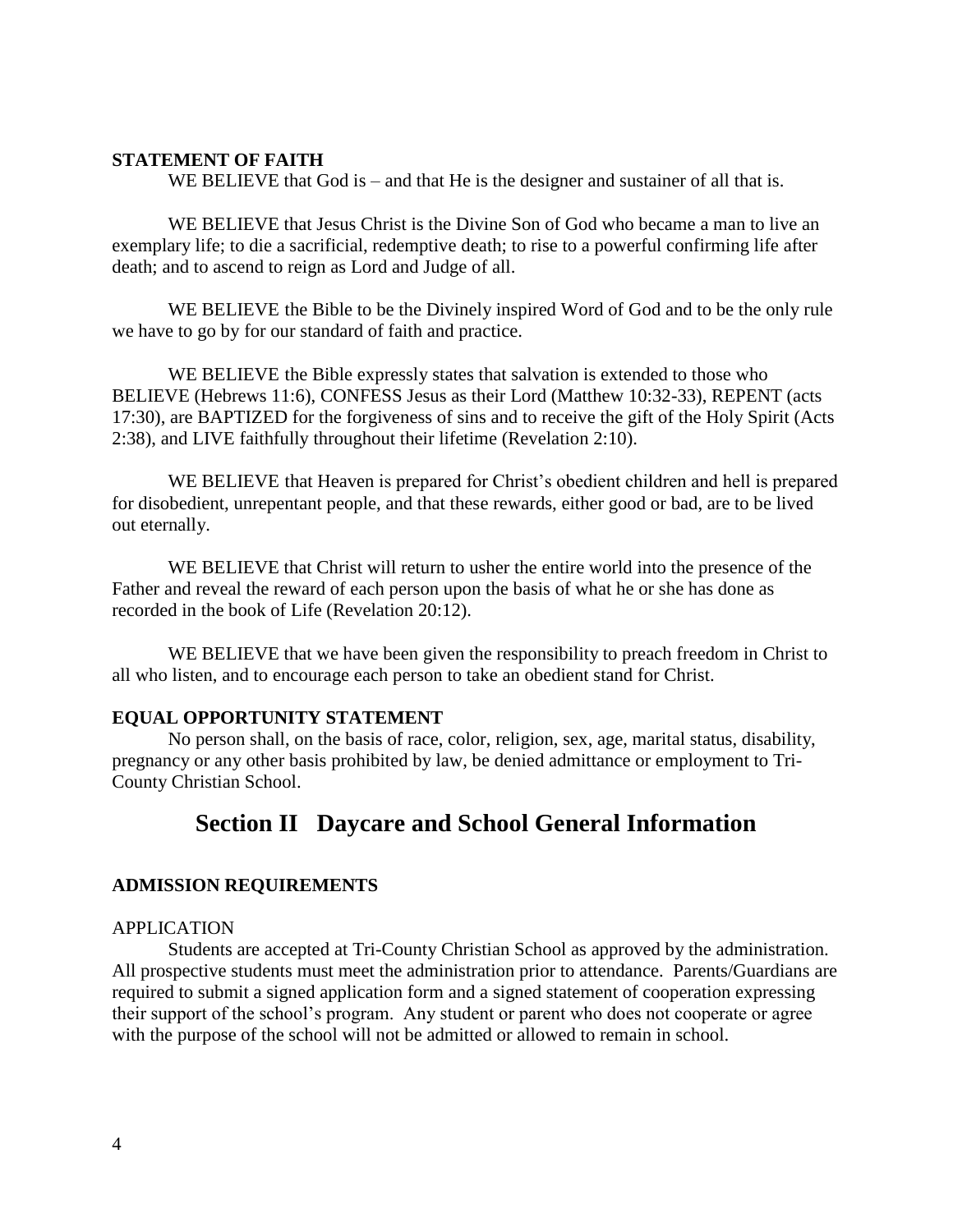#### REGISTRATION

Class size is limited. Enrollment will be effective on the date of registration receipt and considered on first-come, first-serve basis. A yearly registration fee will be assessed, determined annually by the school board.

#### EMERGENCY INFORMATION

Parents/Guardians are required to provide a signed emergency information card to the school prior to attendance. It is very important that the information is updated in a timely manner if there is a change in phone, address, etc.

#### IMMUNIZATIONS

Students are required to have their immunizations up-to-date, and a copy of their immunization record must be supplied to the school prior to attendance. Neglecting to maintain proper immunizations directed by the Department of Health guidelines may result in dismissal from daycare or school.

# KINDERGARTEN AND NEW STUDENTS

Children entering Kindergarten must have turned five years old by August 1. Students in Kindergarten through Fifth grade transferring from other schools may be tested and placed accordingly, with parental consent. New students in Kindergarten through Fifth grade moving to TCCS from another school district must have a transfer of school records form signed by a parent/guardian prior to attendance.

#### **FEES**

Daycare/Day-School fees are due weekly. Special payment arrangements may be considered, by contacting the school administration. Fees are subject to a late fee assessed after the  $10<sup>th</sup>$  day of the month following the month services are provided. If a Daycare/Day-School fee remains 30 days delinquent, the child will be unable to return to Daycare/Day-School until the account is paid in full. All or any portion of Daycare/Day-School fees paid to the school are non-refundable.

Tuition fees must be paid in full by the fifth day of the month and are subject to a late fee assessed after the  $10<sup>th</sup>$  day of the month. If a tuition payment remains 30 days delinquent, the student will be unable to return to school until the account is paid in full. Adjustments will not be made to tuition payments for students' absences. All or any portion of tuition and fees paid to the school are non-refundable. Monthly statements are issued on the  $1<sup>st</sup>$  day of each month and include all the current-to- date charges incurred. Checks are to be made payable to Tri-County Christian School. If a student is withdrawn all charges incurred must be paid in full and all school materials returned prior to release of school records. The school board reviews the fee schedule annually.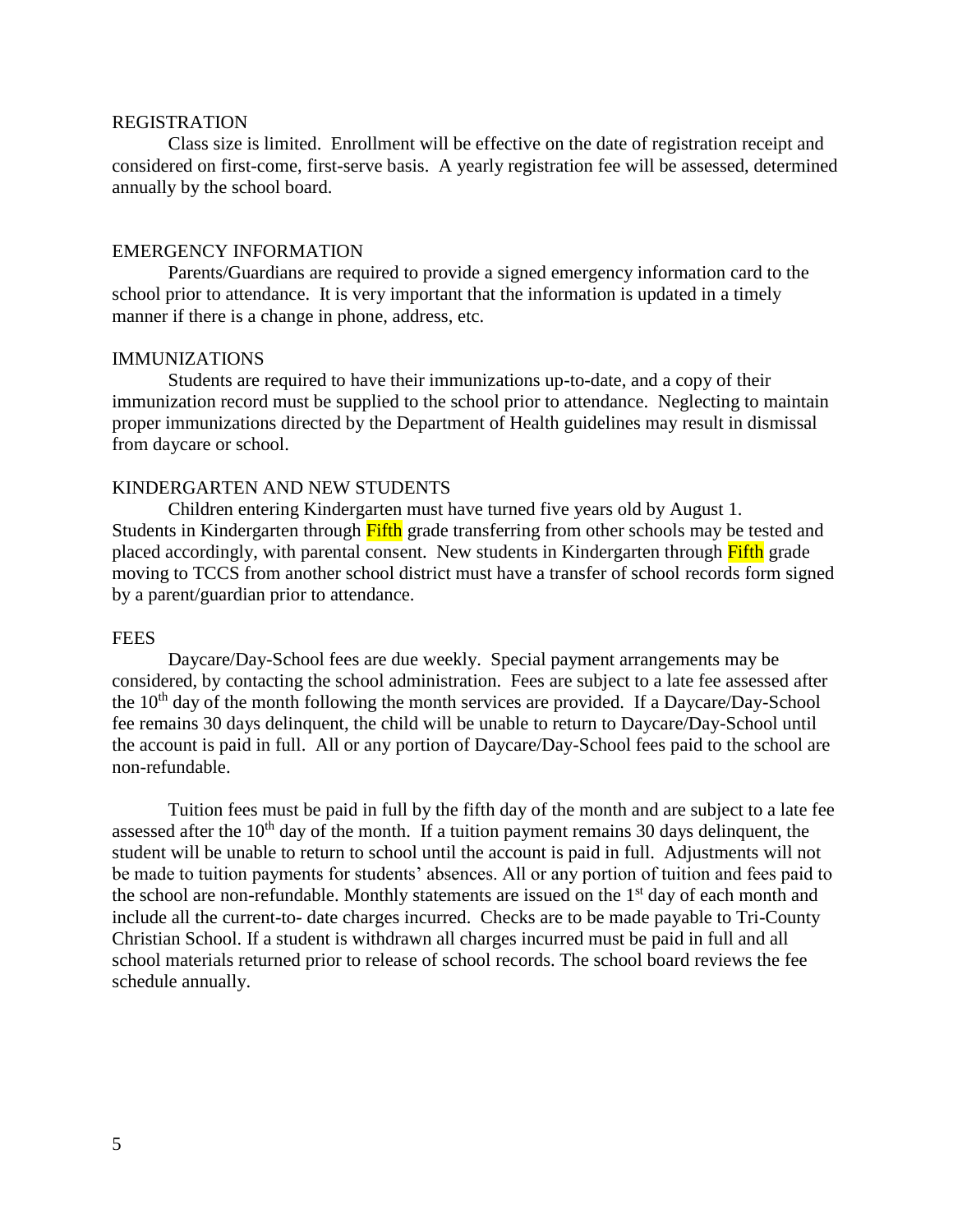#### STUDENT RECORDS

The following information may be released without obtaining parental consent: Student's name; parent's name; date and place of birth; grade level; enrollment status (e.g. full-time or part-time); participation in school-based activities; dates of attendance; honors and awards received; artwork or coursework displayed by the school; most recent previous school attended; and photographs, videotapes, digital images and recorded sound unless such photographs, videotapes, digital images and recorded sound would be considered harmful or an invasion of privacy.

#### **HEALTH PROCEDURES**

Children with a contagious illness should not be brought to school. This includes a child who is running a fever, vomiting, or has a rash. Children should not return to school until 24 hours after a fever subsides. If a child becomes sick at school, their parent/guardian will be notified.

Medications sent to the school should be in its original container. A note requesting the school to administer the medication, along with complete information on medication, name, amount, when given, and if there is a need for refrigeration, should accompany the medication. Children should be instructed by parents to give the medicine and note to the teacher when they arrive. A designated staff member will administer all medications. If your child is unable to participate in recess, you must send a note.

#### **PHONE PROCEDURES**

School phones are for business use only. Please do not call and ask to speak to your child unless it is an emergency. TCCS encourages phone messages to be taken in the school office for students and staff members.

#### **TRANSPORTATION PROCEDURES**

TCCS does not have the ability to provide or arrange transportation. Transportation is the responsibility of the parent/guardian. The staff members have a great responsibility for the safety of your child. It will be necessary for parents to notify, in writing, the school staff in the event of changes to established transportation arrangements. We ask that you do not have your child relay such information by word of mouth. Parents/guardians designate individuals with the privilege to pickup students on a form in the school office. If an individual arrives to pick up a child not on the designated list, the school staff will not be able to release the child until proper contact has been made with the parents/guardians.

#### **VISITOR PROCEDURES**

Visitors and parents are welcome at TCCS. Because the school is responsible for visitors and parents, we ask that all report to the office upon arrival and state their purpose. Students are not to bring peer visitors without prior approval with the school administration. Lunches, homework, books, and other items may be left in the office to be delivered to a student.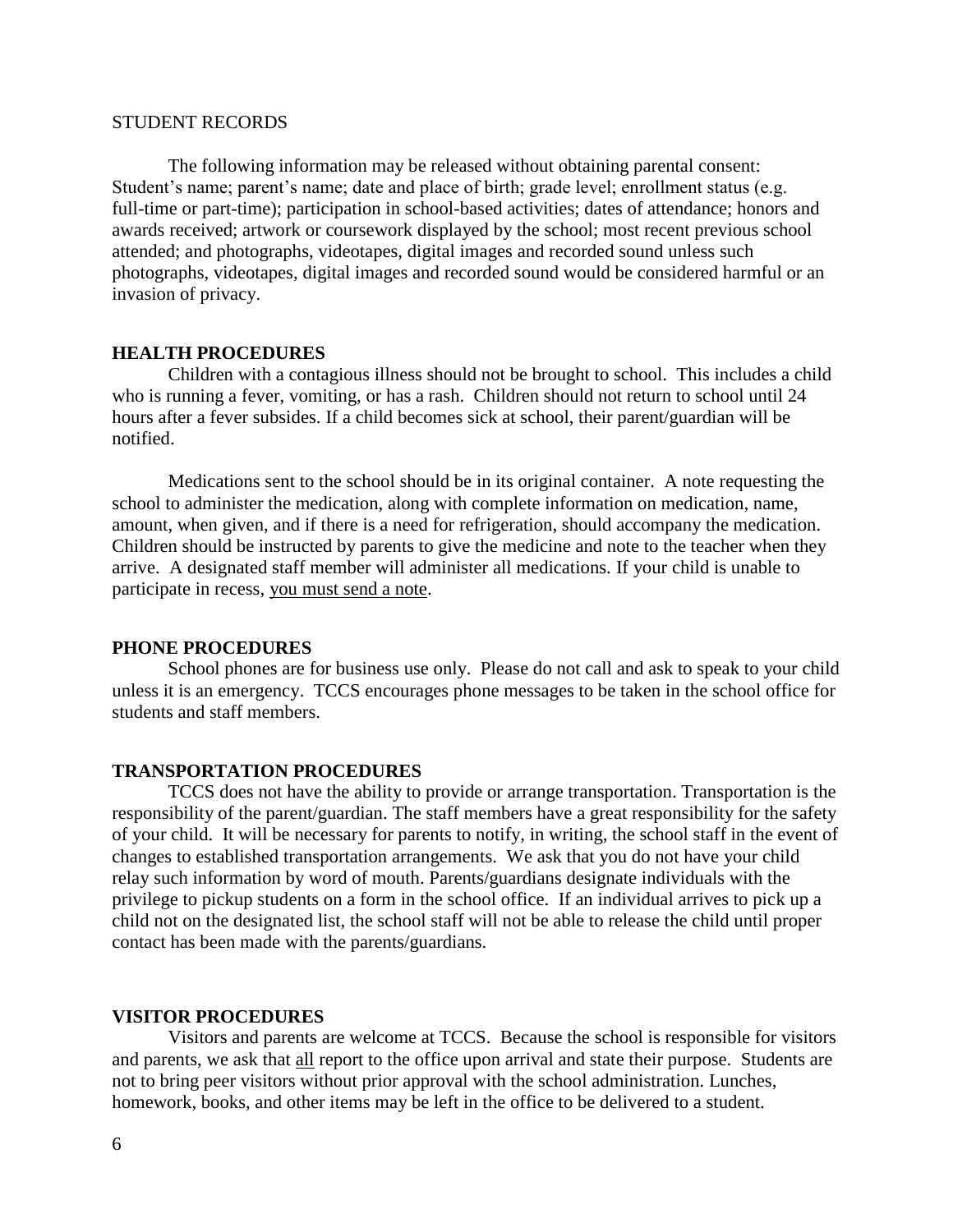#### **DRESS CODE PROCEDURES**

Children should be neatly and modestly dressed in clean attire.

#### SCHOOL YEAR ATTIRE

Jeans or jean shorts may be worn on school days. Pants must not sag or fall below the normal waistline. No cut off shorts will be allowed. Shorts must be modest and the length must extend half way down the individual's thigh. Shorts must not sag or fall below the normal waistline. T-shirts may be worn provided no negative or destructive slogans are printed on the shirt. Tight or form-fitting clothing of any kind is prohibited. Spaghetti strap tops, midriff tops and halter-tops are prohibited. Jewelry must be modest and not in excess.

On Chapel Day, every Wednesday during the school year, regular school attire is acceptable to wear.

#### SUMMER ATTIRE

The summer daycare dress code is modified from the school year dress code. Please see the summer daycare director for specific summer allowances.

# COLD WEATHER ATTIRE

Parents need to be aware of weather conditions to ensure that their children are dressed appropriately. Hats, coats, and gloves need to be worn during cold weather to be used during recess time. Pants under dresses or skirts are necessary during cold weather. Children who are not properly dressed for recess will stay inside in a quiet area.

IF THE DRESS CODE IS VIOLATED, STUDENTS WILL REMAIN OUT OF CLASS UNTIL PARENTS ARE CALLED AND APPROPRIATE ATTIRE IS BROUGHT TO THE SCHOOL.

#### **DISCIPLINE PROCEDURES**

Tri-County Christian School is dedicated to the training of children in a program of study, activity, and living that is Christ-centered. We believe that "all things should be done decently and in order" and that our students should be taught to accept the responsibility to "walk honorable before all men".

The primary objectives of the TCCS program of discipline are:

- 1. Help students develop self -control.
- 2. Help students learn respect for proper authority.
- 3. Help students to assume increasing responsibility.
- 4. Help students to develop the ability to exercise freedom wisely.
- 5. Help students develop positive attitudes in the area of human relations.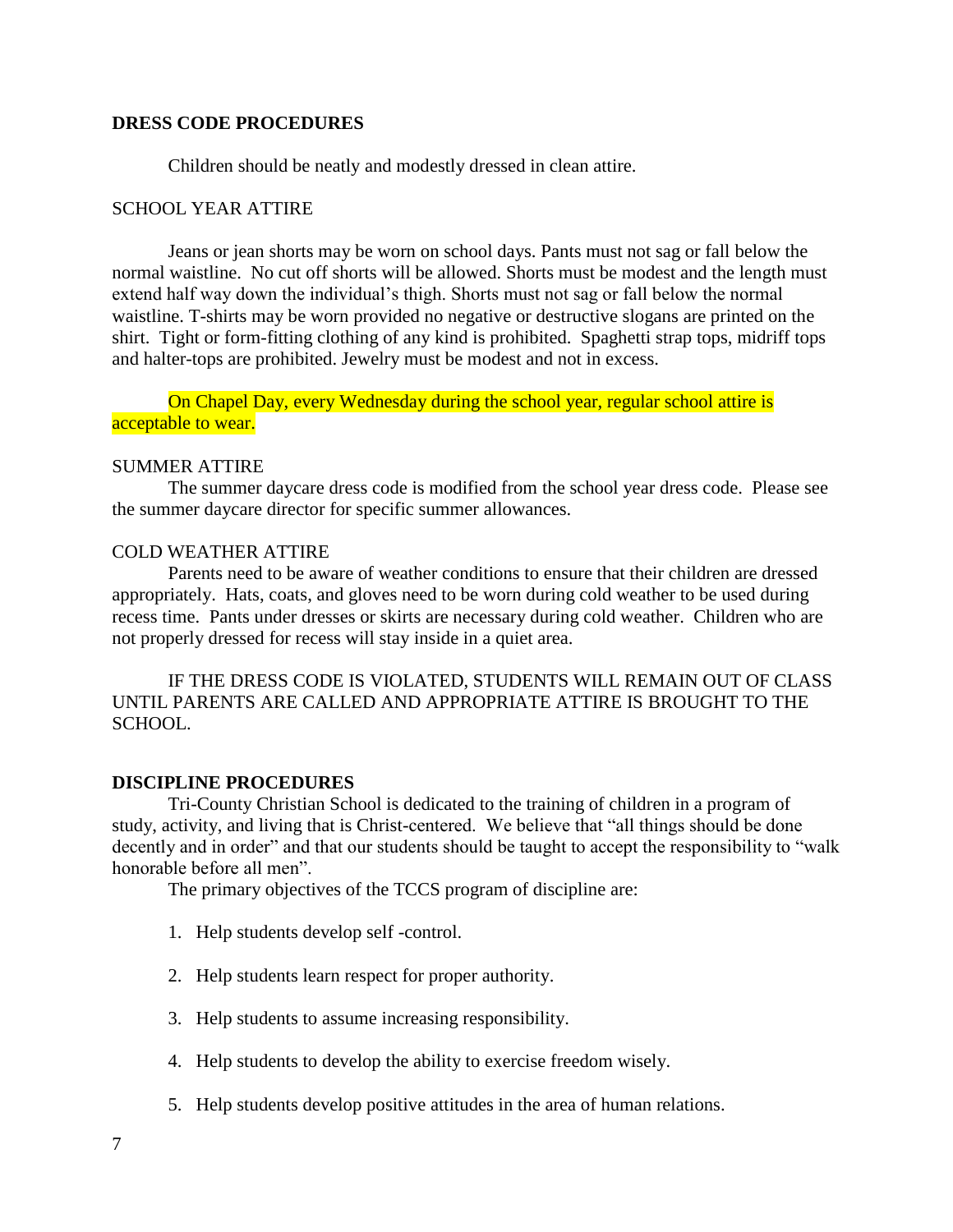The achievement of these objectives requires the cooperative efforts of the pupil, staff, parent/guardian and administration.

Attendance at TCCS is a privilege; gossiping and negative criticism will not be tolerated. Constructive suggestions are welcomed. Anyone, child or parent, who will not cooperate spiritually, morally, or scholastically, will result in the dismissal of the child. We expect students to exhibit respect for God, country, family, teachers, and fellow students.

Lying, cheating, stealing, fighting, and profanity will not be tolerated. The students use of tobacco, alcoholic beverages, drugs, or participation in any indecent or immoral actions will be considered grounds for dismissal from school.

If a child displays behavior in violation of Godly character and Biblical principles, that student will be subject to disciplinary measures. The following measures will be taken for severe or continuous behavioral problems:

- 1. Student sent to Daycare Director or Principal's office.
- 2. A discussion between the TCCS staff and parents/guardians. Further disciplinary measures will be discussed.
- 3. Corrective discipline; may involve spanking.
- 4. Suspension
- 5. Expulsion

# **Section III Elementary School Information**

# **ATTENDANCE POLICY**

Consistent attendance is of utmost importance. It is in the best interest of our children and teachers for TCCS to discourage all unnecessary absences. A parent should notify the school office by prior to normal arrival time of that day to explain a child's absence.

Students will be allowed six absences per semester. Six allowed absences exclude doctor excused absences and bereavement days. A student must be in attendance for at least five hours of a day or it will be considered an absence. If necessary, the principal may recommend board review, and/or disciplinary action may be taken. **IF THE SCHOOL IS NOT NOTIFIED OF A STUDENT'S ABSENCE, MAKE-UP WORK WILL BE REQUIRED BUT GRADES WILL NOT BE RECORDED.**

Students may begin arriving at school at 7:50 a.m. Before school daycare is available prior to 7:50 a.m. The school bell rings at 8:15 a.m. to signal the start of the school day. Any student not in the room at the start of class is considered tardy. Tardiness disrupts classroom routine.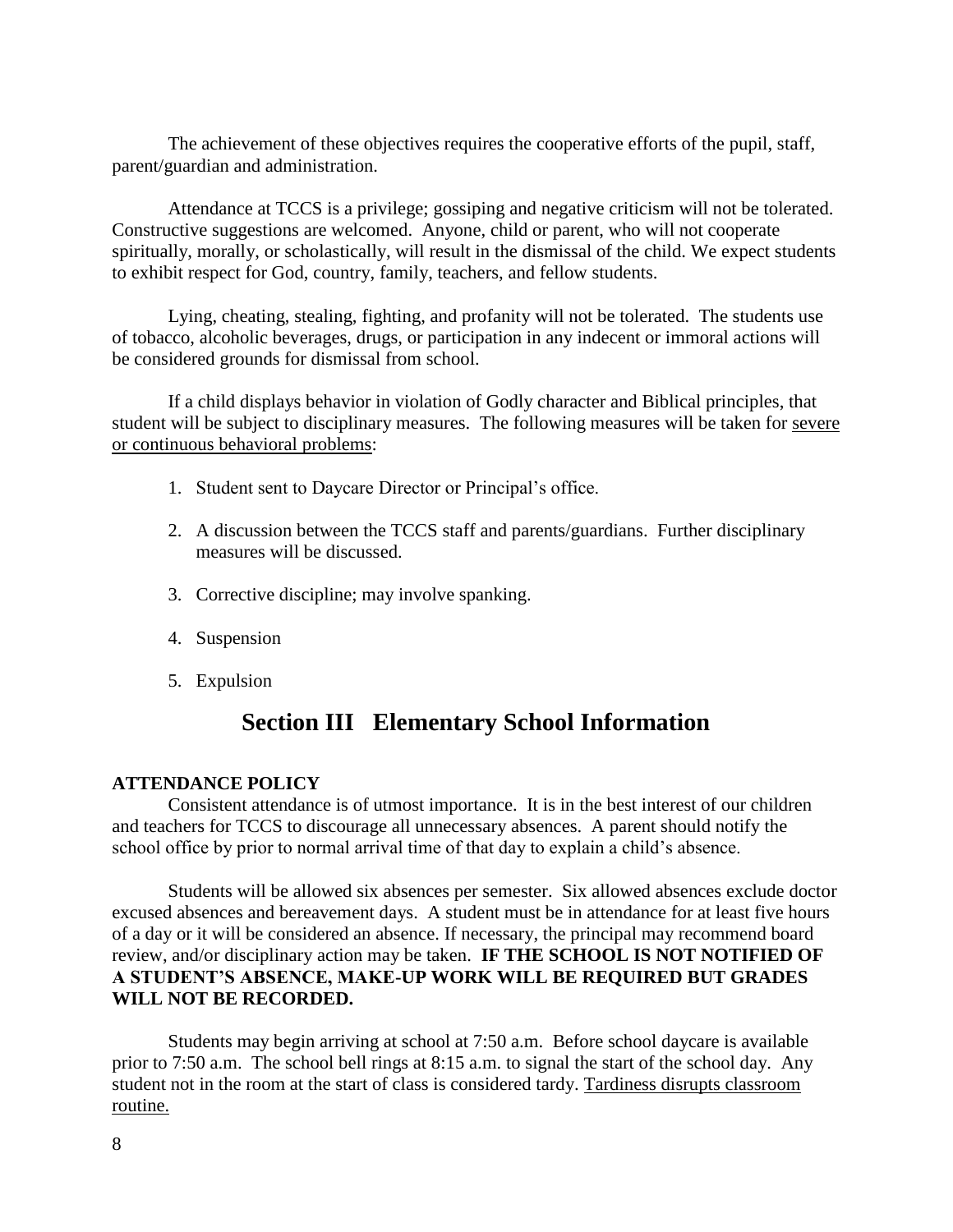Three tardies incurred in a quarter will equal an absence and will be subject to the policy for absences. After three tardies the principal will have a conference with the parents/guardians to address the issue.

#### **CLASSROOM RULES**

Students are to behave in a respectful and courteous manner to all personnel and/or visitors at all times. Students must be respectful of the rights and property of others and use good manners at all times. Students must be respectful of TCCS property and facilities. At all times, only language that is pleasing to God is to be used. Students and their parents will be held responsible for books that have been damaged or destroyed.

Students are not allowed to run, yell, or act in a disorderly manner.

Students are expected to maintain proper supplies to complete assignments.

#### **DAILYWORK AND TEST POLICIES**

The goal of this policy is to develop good study habits as well as strengthen communications with our students and their parents.

- 1. Students' work that is not turned in on time will receive a "0" with the exception of illness or absences that have been brought to the school's attention.
- 2. Corrections to 100% will be mandatory on any daily work below an original grade of 80%. If 100% of the corrections are made the grade will be adjusted to 80%. Corrections of less then 100% will result in an average of the original grade and corrected grade, not to exceed 80%. One attempt for corrections will be allowed.
- 3. Any test or quiz with a score of 70% or below will be sent home for the parents/guardians signature and returned to the teacher. If the test or quiz is not returned with the parents/guardians signature, the teacher will make contact with the parents/guardians within two days to verify if they received the test or quiz.
- 4. If there is an area of concern with the students' academic performance the teacher will contact the parents/guardians to inform them of the problem. All daily work, quizzes, and tests will be sent home at least once a week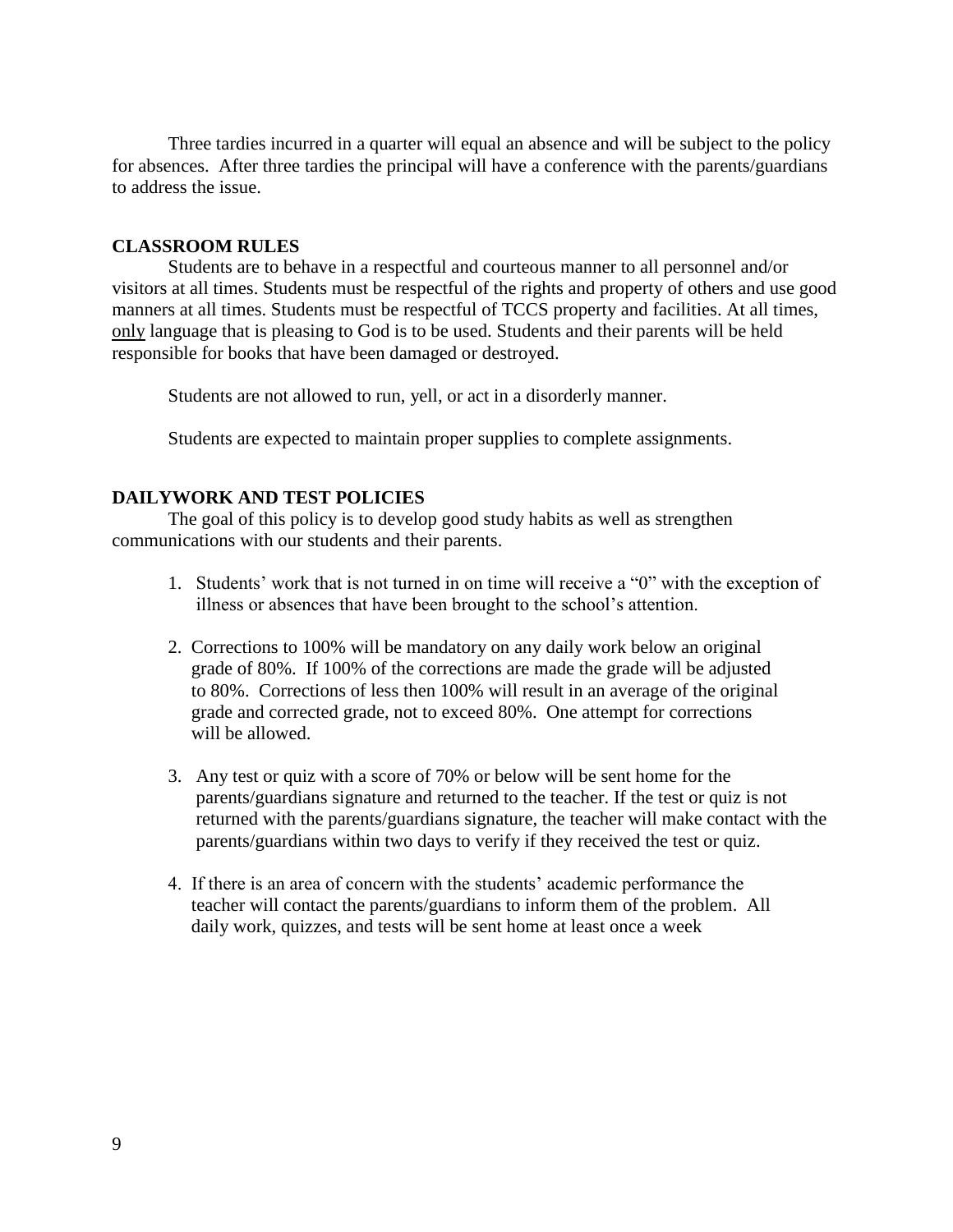#### **HOMEWORK POLICY**

Homework is one of our most valuable learning tools. It is useful to reinforce daily lessons, to build good study habits, and to provide opportunity for parental involvement in student learning. We encourage parents to provide a suitable environment for the completion of daily homework.

Some grades require an assignment notebook that will let you know if your child has homework and will list that homework. This notebook should be reviewed daily by the parent, signed, and returned after the work is completed. If the parent doesn't do their part, then it is a reflection on their child.

# **REPORT CARDS**

Report cards will be issued quarterly about one week after the end of each quarter at the student's parent-teacher conference. Parent-teacher conferences will be held at the end of first and third quarters to discuss the child's progress. Report cards need to be signed by parent/guardian and returned to the teacher within 5 days. Fourth quarter grade cards will be passed out on the last day of school if account is current.

#### **PLAYGROUND RULES**

Fighting is forbidden.

No games with pushing or tackling are allowed.

Throwing rocks, sticks, snowballs, or any other object is forbidden.

Playing with a baseball is prohibited, unless in organized play.

No kicking of balls on the playground is allowed, except in organized games.

Equipment going off the playground will be withheld after second offense.

Neither climbing nor pulling on fences is allowed. Walking on top of playground equipment or picnic tables is not allowed.

If repeated misbehavior occurs on the playground, the student must sit on the bench for the remaining recess. If a student is required to lose an entire recess, then he/she will run/walk laps to get rid of stored energy.